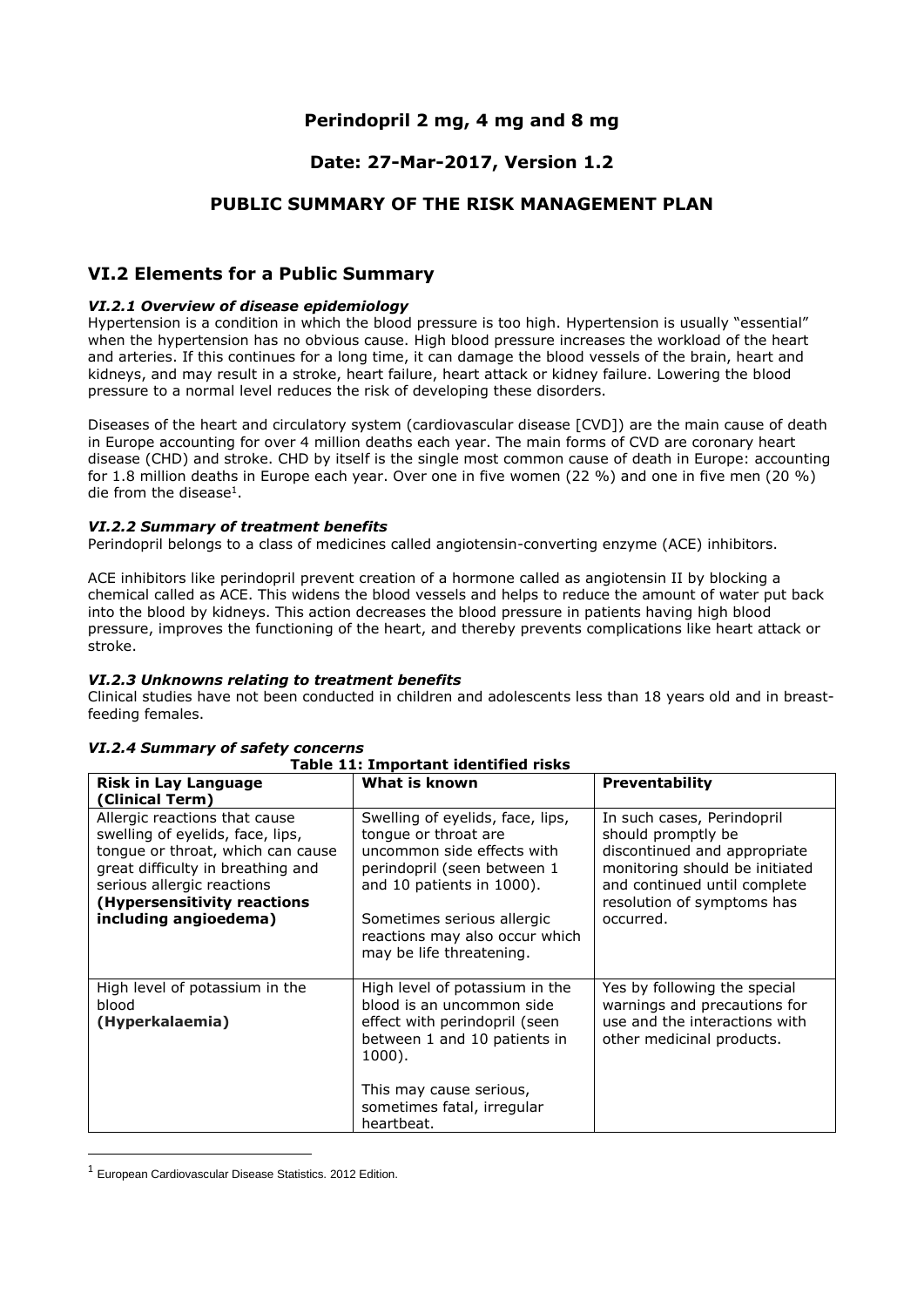| <b>Risk in Lay Language</b><br>(Clinical Term)                                                                                                                                                                                                                              | What is known                                                                                                                                                                                                                                                                                                                                                                                                                                                                                                              | Preventability                                                                                                                                             |
|-----------------------------------------------------------------------------------------------------------------------------------------------------------------------------------------------------------------------------------------------------------------------------|----------------------------------------------------------------------------------------------------------------------------------------------------------------------------------------------------------------------------------------------------------------------------------------------------------------------------------------------------------------------------------------------------------------------------------------------------------------------------------------------------------------------------|------------------------------------------------------------------------------------------------------------------------------------------------------------|
| Harm to unborn child when used<br>during the second and third<br>trimesters of pregnancy<br>(Foetotoxicity (2nd - 3rd<br>trimester))                                                                                                                                        | Perindopril may cause serious<br>harm to baby if used after the<br>third month of pregnancy.                                                                                                                                                                                                                                                                                                                                                                                                                               | Yes by following the<br>contraindication of perindopril<br>after 3 months of pregnancy.<br>Patients must tell their doctor if<br>patients become pregnant. |
| Decreased production of certain<br>blood cells e.g. white blood cells or<br>platelets<br>(Neutropenia/agranulocytosis/<br>thrombocytopenia)                                                                                                                                 | Disorders of the blood are very<br>rare side effects with<br>perindopril (seen in less than 1<br>patient in 10,000).                                                                                                                                                                                                                                                                                                                                                                                                       | Periodic monitoring of white<br>blood cells is advised. Patients<br>are instructed to report any<br>sign of infection e.g.sore<br>throat, fever.           |
| Blockade of important regulator of<br>blood pressure as well as fluid and<br>electrolyte balance, plays an<br>important role in the<br>pathophysiology of cardiovascular<br>and kidney diseases. (Dual<br>blockade of the renin-<br>angiotensinaldosterone system<br>(RAAS) | Concomitant use of ACE-<br>inhibitors, angiotensin II<br>receptor blockers or aliskiren<br>increases the risk of<br>hypotension, hyperkalaemia<br>and decreased renal function<br>(including acute renal failure).<br>Dual blockade of RAAS through<br>the combined use of ACE-<br>inhibitors, angiotensin II<br>receptor blockers or aliskiren is<br>therefore not recommended.<br>ACE-inhibitors and angiotensin<br>II receptor blockers should not<br>be used concomitantly in<br>patients with diabetic<br>nephropathy | Yes by following the special<br>warnings and precautions for<br>use and the interactions with<br>other medicinal products.                                 |

#### **Table 12: Important potential risks**

| <b>Risk in Lay Language</b><br>(Clinical Term)                                                                                                 | What is known                                                                                                                                                   |
|------------------------------------------------------------------------------------------------------------------------------------------------|-----------------------------------------------------------------------------------------------------------------------------------------------------------------|
| Harm to unborn child when used<br>during the first trimester of<br>pregnancy<br>(Teratogenicity (with use in<br>first trimester of pregnancy)) | Perindopril is not recommended during the first 3 months of<br>pregnancy. Patients must tell their doctor if they think they are<br>(or might become) pregnant. |

|  | <b>Table 13: Missing information</b> |
|--|--------------------------------------|
|  |                                      |

| <b>Risk in Lay Language</b><br>(Clinical Term) | What is known                                                       |
|------------------------------------------------|---------------------------------------------------------------------|
| Use in children and                            | The efficacy and safety of perindopril has not been studied in this |
| adolescents $<$ 18 years                       | population.                                                         |
| Use during breast-feeding                      | The efficacy and safety of perindopril has not been studied in this |
| (lactation)                                    | population.                                                         |

### *VI.2.5 Summary of risk minimisation measures by safety concern*

Summary of Product Characteristics (SmPC) of perindopril, provides physicians, pharmacists and other health care professionals with details on how to use the medicine, the risks and recommendations for minimising them.

This medicinal product has no additional risk minimisation measures for any of mentioned safety concerns.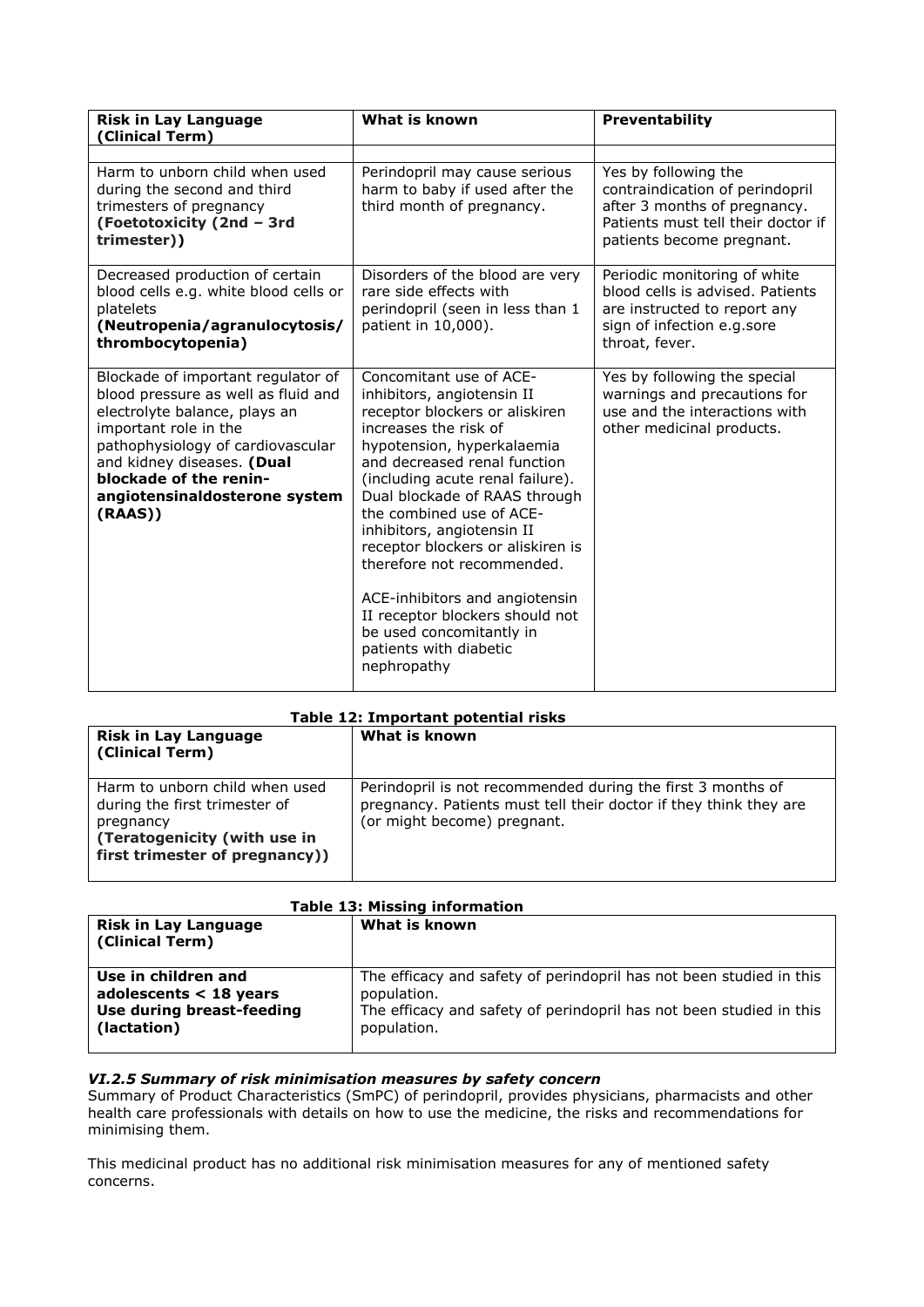### *VI.2.6 Planned post authorisation development plan*

No post authorisation study is planned for this product.

### *VI.2.7 Summary of changes to the Risk Management Plan over time*

The changes to RMP are presented in the table below.

| <b>Version</b> | <b>Date</b> | <b>Safety Concerns</b>                                                                                                                                                                                                                                                                                                                                                                                                                                                                                                                                                                                                           | <b>Comments</b>                                                                                                                                                                                                                               |
|----------------|-------------|----------------------------------------------------------------------------------------------------------------------------------------------------------------------------------------------------------------------------------------------------------------------------------------------------------------------------------------------------------------------------------------------------------------------------------------------------------------------------------------------------------------------------------------------------------------------------------------------------------------------------------|-----------------------------------------------------------------------------------------------------------------------------------------------------------------------------------------------------------------------------------------------|
| $\mathbf{1}$   | 16-Sep-2016 | <b>Important Identified Risks</b><br>1. Hypersensitivity reactions including<br>angioedema, intestinal angioedema,<br>Anaphylactoid and Anaphylactic reactions<br>2. Renal impairment (including renal<br>failure)<br>3. Hyperkalaemia<br>4. Hypotension (symptomatic)<br>5. Foetotoxicity - /use during second and<br>third trimesters of pregnancy<br>6. Neutropenia/agranulocytosis/<br>thrombocytopenia<br><b>Important Potential Risks</b><br>1. Use during first trimester of pregnancy<br><b>Missing Information</b><br>1. Exposure in children and adolescents <<br>18 years<br>2. Use during breast-feeding (Lactation) | First version of the<br>RMP.                                                                                                                                                                                                                  |
| 1.1            | 12-Oct-2016 | Addition of safety concerns<br>- Exacerbation of psoriasis (Important<br>identified risk)<br>- Drug interactions with mTOR inhibitors<br>(Important potential risk)                                                                                                                                                                                                                                                                                                                                                                                                                                                              | The list of safety<br>concerns was updated<br>based on the PRAC<br>recommendations<br>(EMA/528822/2016)<br>dated 22 Jun 2016.<br>Inclusion all dosage<br>strengths of Perindopril<br>$(2 \text{ mg}, 4 \text{ mg}, \text{and } 8)$<br>$mg$ ). |
| 1.2            | 27-Mar-2017 | <b>Following safety concerns were</b><br>deleted:<br><b>Important identified risks:</b><br>Renal impairment (including renal<br>failure)<br>Hypotension (symptomatic)<br>Exacerbation of psoriasis<br>$\bullet$<br><b>Important potential risks:</b><br>Drug interactions with mTOR<br>inhibitors<br>Following safety concerns were<br>modified:                                                                                                                                                                                                                                                                                 | Safety concerns are<br>aligned based on Day<br>40 comments from the<br>RMS.<br>Information regarding<br>the updated safety<br>concerns aligned to<br>respective<br>sections of the RMP.<br>Text in Part III revised<br>based on updated       |
|                |             | <b>Important identified risks</b><br>"Hypersensitivity reactions incl.<br>angioedema and intestinal<br>angioedema, anaphylactoid and<br>anaphylactic reactions" changed to<br>"Hypersensitivity reactions including<br>angioedema"                                                                                                                                                                                                                                                                                                                                                                                               | Glenmark template.<br>Minor grammatical and<br>formatting changes<br>done in the RMP.                                                                                                                                                         |